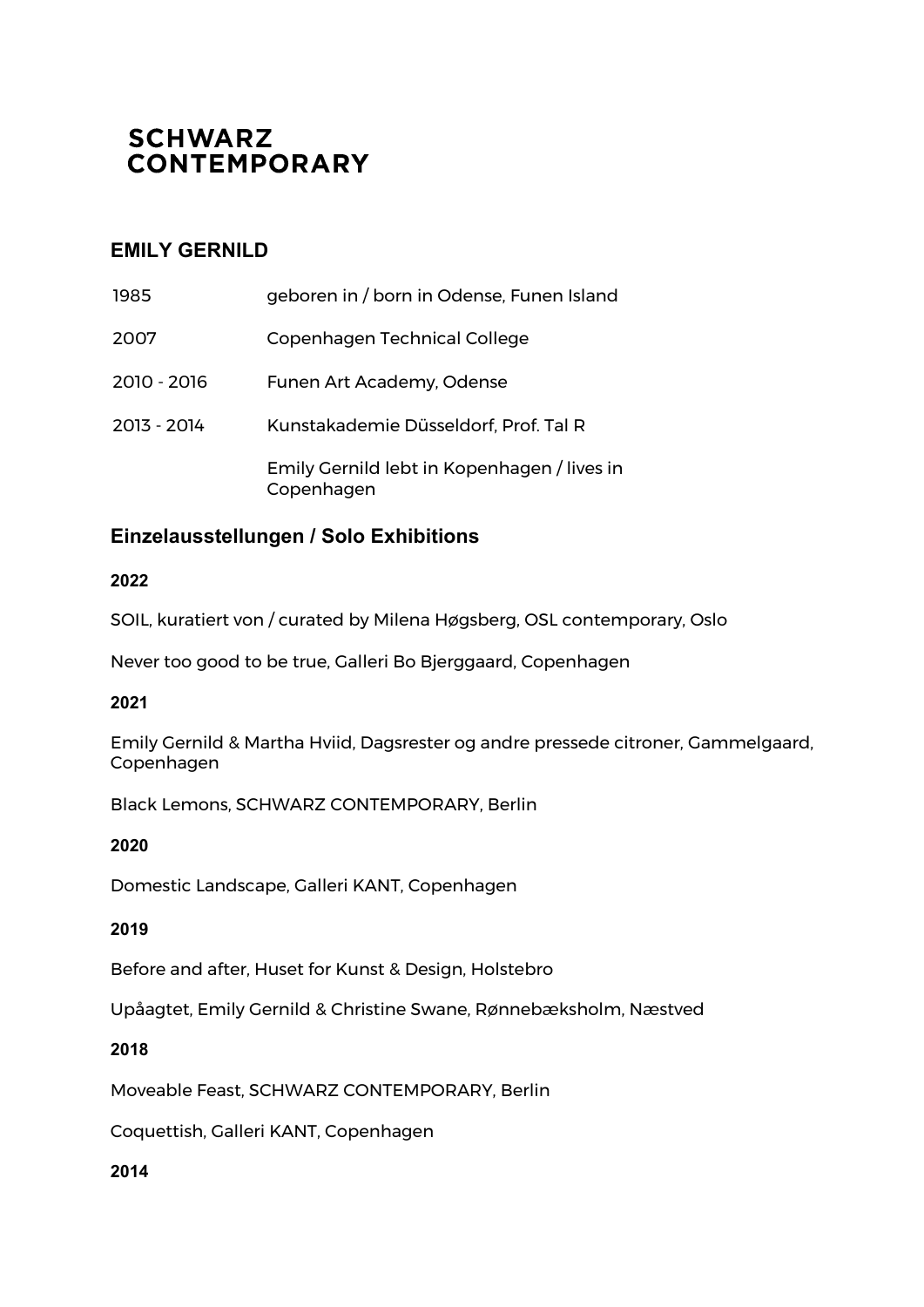Return 2014, Galleri LB, Copenhagen

## **Gruppenausstellungen / Group Exhibitions**

## **2022**

SCHWARZ CONTEMPORARY, Berlin

## **2021**

Flowers in Art, Arken - Museum of Modern Art, Ishøj

Emily Gernild, Christian Schmidt-Rasmussen, Fie Norsker, Maria Torp & Mie Olise Kjærgaard, Trapholt Museum, Kolding

### **2019**

SCHWARZ CONTEMPORARY zu Gast in Bayreuth, Ludwigstraße 26, Bayreuth

### **2018**

On the Home Front, Galleri KANT, Copenhagen

### **2017**

Between the Line and the Lavish, Galleri KANT, Copenhagen

Fanø Summer Show 2017, Galleri KANT, Copenhagen

Stills, Galleri KANT, Copenhagen

### **2016**

Graduated 2016, Galleri DGV, Svendborg

Graduation Exhibition, kuratiert von / curated by Mathias Kryger, Brandts 13 / Funen Art Academy, Odense

### **2015**

You're Just Too Good to be True, kuratiert von / curated by Tal R & Jürgen Teller, Contemporary Fine Arts, Berlin

### **2014**

In the House, Pop-up group show, Bjelkes Allé 20, Nørrebro, Copenhagen

## **2013**

Compound Community, 3rd year show, Funen Art Academy, Odense